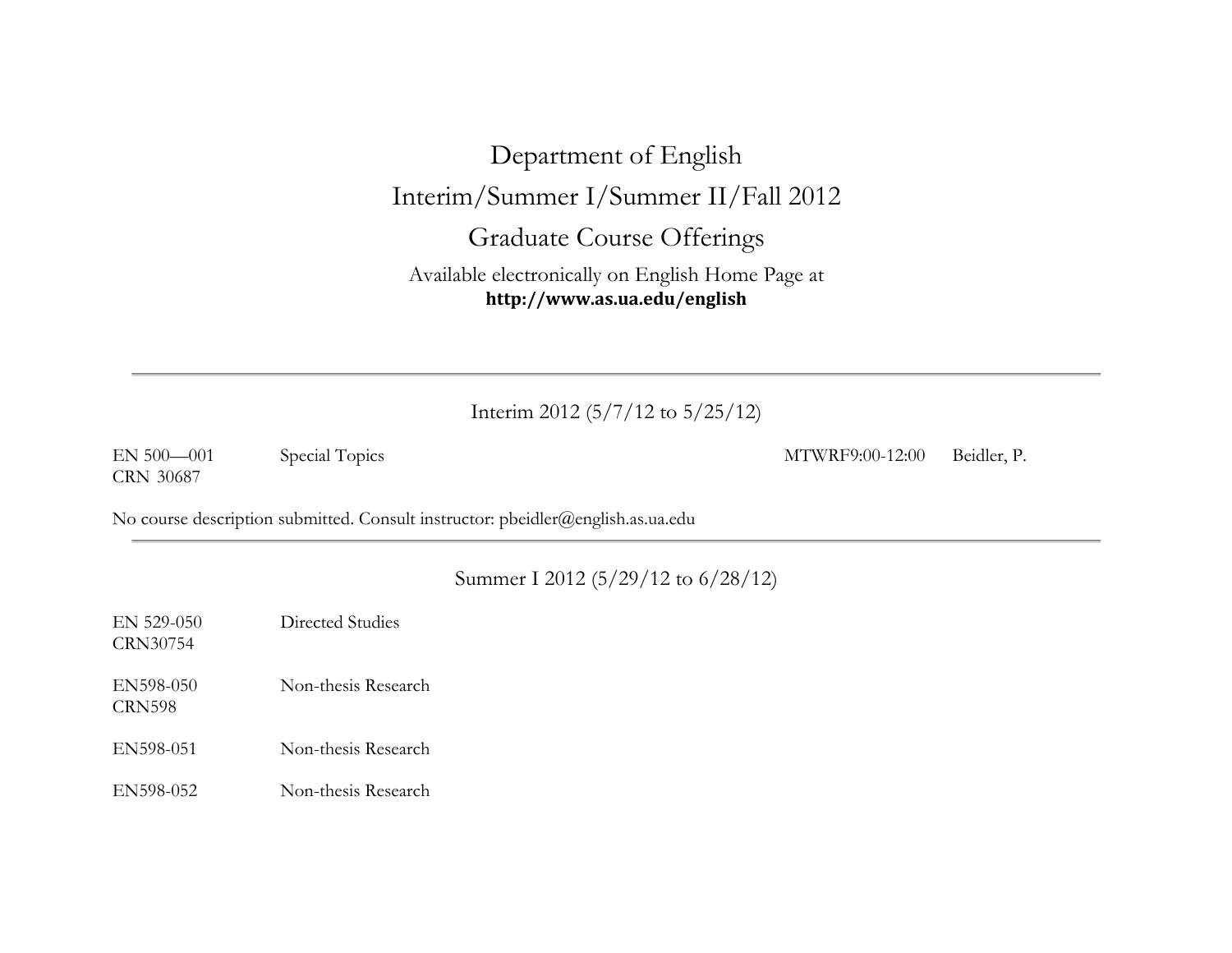#### CRN33099

| EN599-050<br><b>CRN34060</b>  | Thesis Research           |
|-------------------------------|---------------------------|
| EN599-051<br><b>CRN 33101</b> | Thesis Research           |
| EN599-052<br><b>CRN 33102</b> | Thesis Research           |
| EN 630-050<br>CRN 30758       | Directed Studies          |
| EN 698-050<br>CRN 30760       | Non-dissertation Research |
| EN 698-051<br>CRN33103        | Non-dissertation Research |
| EN 698-050<br><b>CRN33104</b> | Non-dissertation Research |
| EN 699-050<br>CRN33054        | Dissertation Research     |
| EN 699-051<br>CRN33105        | Dissertation Research     |
| EN 699-052<br><b>CRN33106</b> | Dissertation Research     |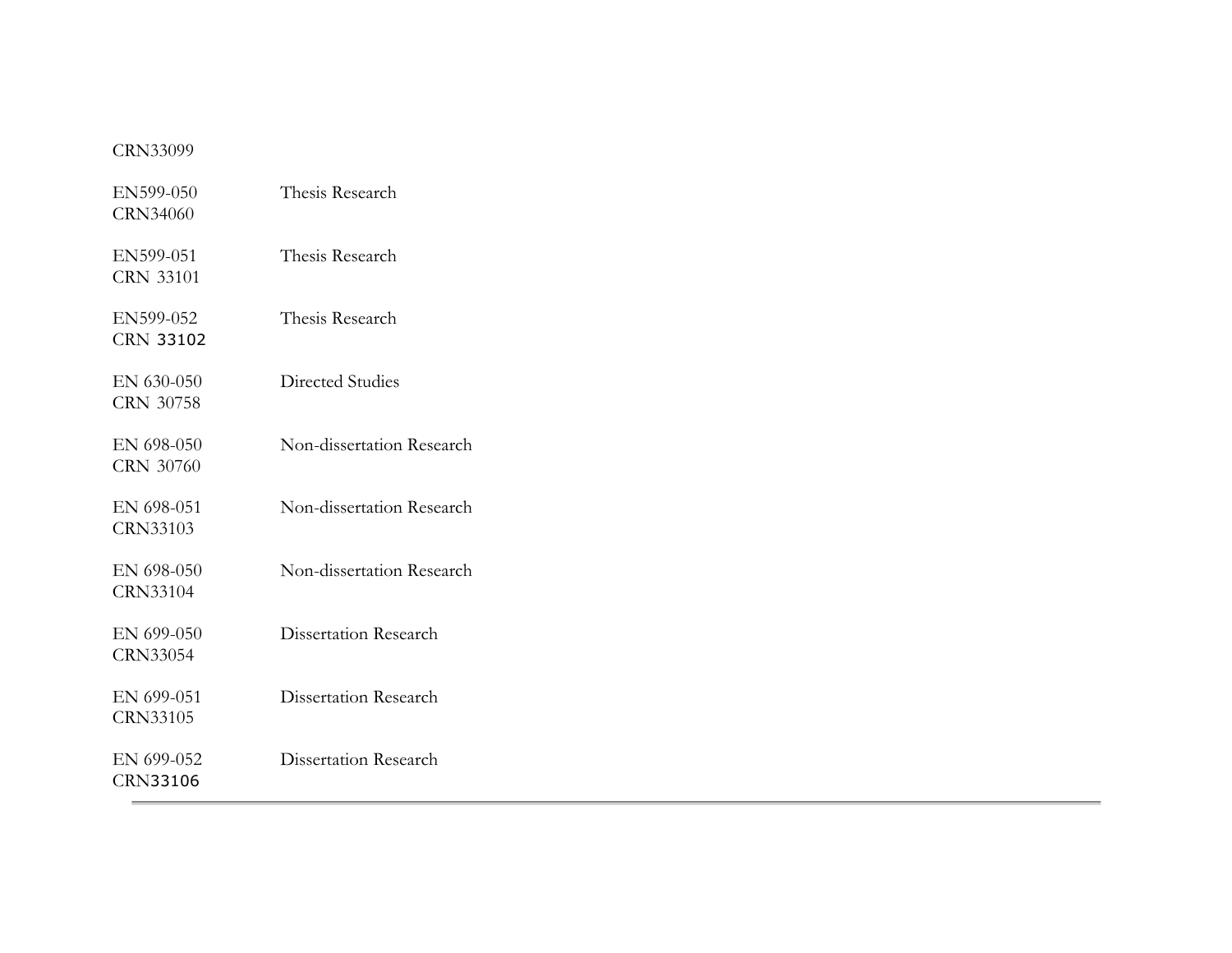## Summer I 2012 (7/5/12 to 8/3/12)

| $EN$ 529-100<br><b>CRN30880</b> | Directed Studies          |
|---------------------------------|---------------------------|
| EN598-100<br>CRN 30757          | Non-thesis Research       |
| EN598-101<br><b>CRN 33107</b>   | Non-thesis Research       |
| EN598-102<br>CRN 33108          | Non-thesis Research       |
| EN599-100<br><b>CRN 33109</b>   | Thesis Research           |
| EN599-101                       | Thesis Research           |
| EN599-102                       | Thesis Research           |
| EN 630-100<br><b>CRN 30759</b>  | Directed Studies          |
| EN 698-100<br>CRN 30761         | Non-dissertation Research |
| EN 698-101                      | Non-dissertation Research |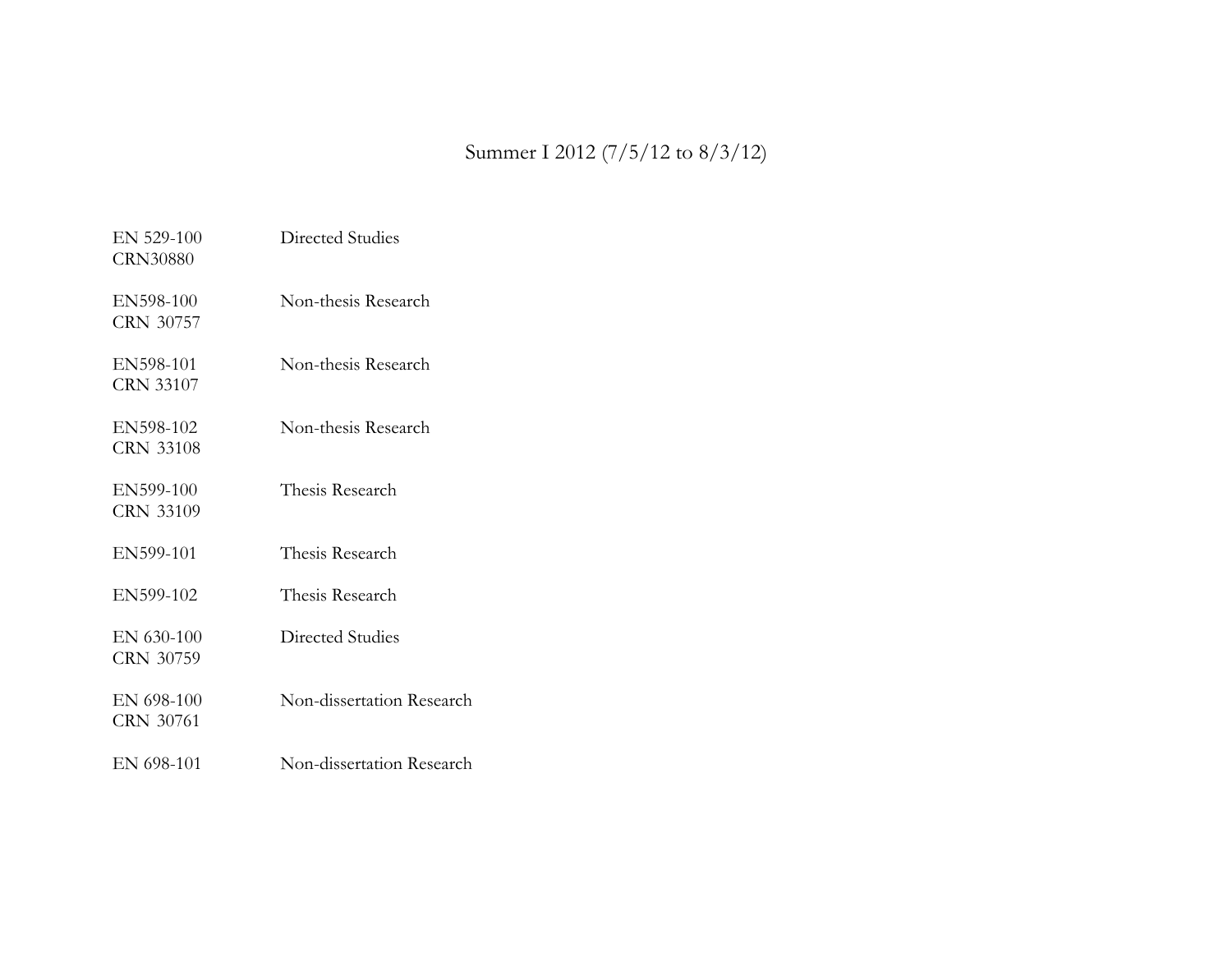| EN 698-102              | Non-dissertation Research |
|-------------------------|---------------------------|
| EN 699-100<br>CRN 30762 | Dissertation Research     |
| EN 699-101              | Dissertation Research     |
| EN 699-102              | Dissertation Research     |

#### Fall Semester 2012

| $EN 500 - 002$  | Feminist Theory: Discursive Horizons | W 2:00-4:45 | Purvis, J. |
|-----------------|--------------------------------------|-------------|------------|
| <b>CRN46257</b> |                                      |             |            |

Part I in a Women's Studies course sequence, this course establishes a baseline of knowledge of feminist theory in order to prepare students for the advanced study of contemporary feminist theory in WS 530. Students may enroll in either course, or both. This course does not serve as a prerequisite to Part II in the sequence. Feminist Theory: Discursive Horizons entails an analysis of the critical debates within feminist theory concerning the future. Feminist theorists offer intellectual and political challenges to dominant narratives of progression and kinship order—imbued with heteronormativity, reprocentrism, and metaphors of stasis. These dominant narratives have played a central role in ordering discourses, institutions, politics, identifications, and selfhood. With an emphasis on the issues of sexuality, gender, and embodiment, key points of analysis include: orientation, objects, and "others." We will examine major feminist articulations and rearticulations/ contextualizations and recontextualizations surrounding subjectivity and embodiment at the intersections of Feminist Theory and: Queer Theory, Queer Phenomenology, Trans Theory, Postcolonial Theory, Feminist Disability Theory, and Critical Race Theory.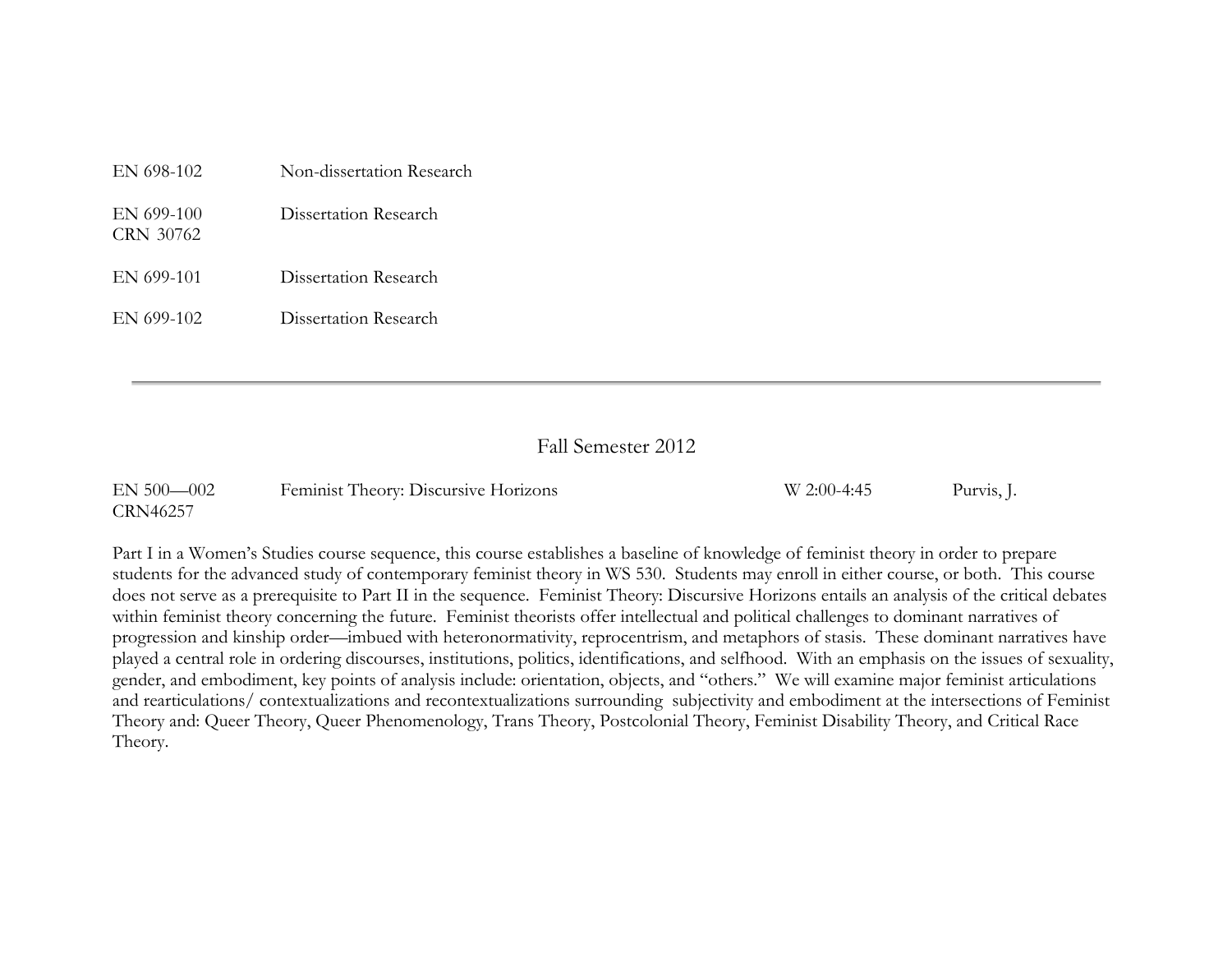| $EN 500 - 003$  | Theory in French | $R3:30-6:00$ | Zupancic, M. |
|-----------------|------------------|--------------|--------------|
| <b>CRN47783</b> |                  |              |              |

Theory in French is a seminar taught in French, with documents studied in French, but with a possibility that students from EN may write their papers in English. French literary theory has been very influential in North American theory in criticism, yet it is usually studied either in translation or rather in excerpts included in anthologies or textbooks. The seminar will thus tackle original texts by Barthes, Foucault, Derrida, Cixous, Irigaray, Kristeva, placing them in the general cultural and intellectual environment, especially in the post-War II France. A novel by Gide may serve as the core material on which to test the theories.

| $EN524 - 001$ | The Structure of English | MW3:00-4:15 | Nelson, R. |
|---------------|--------------------------|-------------|------------|
| CRN44483      |                          |             |            |

No course description submitted. Consult instructor: rnnelson@as.ua.edu

| $EN 533 - 001$ | Practicum: Teaching College English * | $T12:30-1:30$ | Gardiner, K.    |
|----------------|---------------------------------------|---------------|-----------------|
| CRN43399       |                                       |               | Dayton-Wood, A. |
|                |                                       |               | Robinson, M.    |
|                |                                       |               | Kidd, J.        |

This two-credit-hour practicum and mentor system is designed to help develop effective pedagogy for teaching composition and to address practical teaching concerns. The course is required for all GTAs with 18 or more graduate hours who are teaching UA composition courses for the first time, and will consist of a one-hour large group meeting on Tuesdays and a one-hour small group mentor meeting on Thursdays each week.

\* Enroll in section 001 above and also in one section below:

| EN533—002 (CRN49274) | R <sub>12</sub> :30-1:30 | Gardiner, K.    |
|----------------------|--------------------------|-----------------|
| EN533—003 (CRN49275) | R <sub>12</sub> :30-1:30 | Kidd, J.        |
| EN533—004 (CRN49276) | R <sub>12</sub> :30-1:30 | Dayton-Wood, A. |
| EN533—005 (CRN49277) | R <sub>12</sub> :30-1:30 | Robinson, M.    |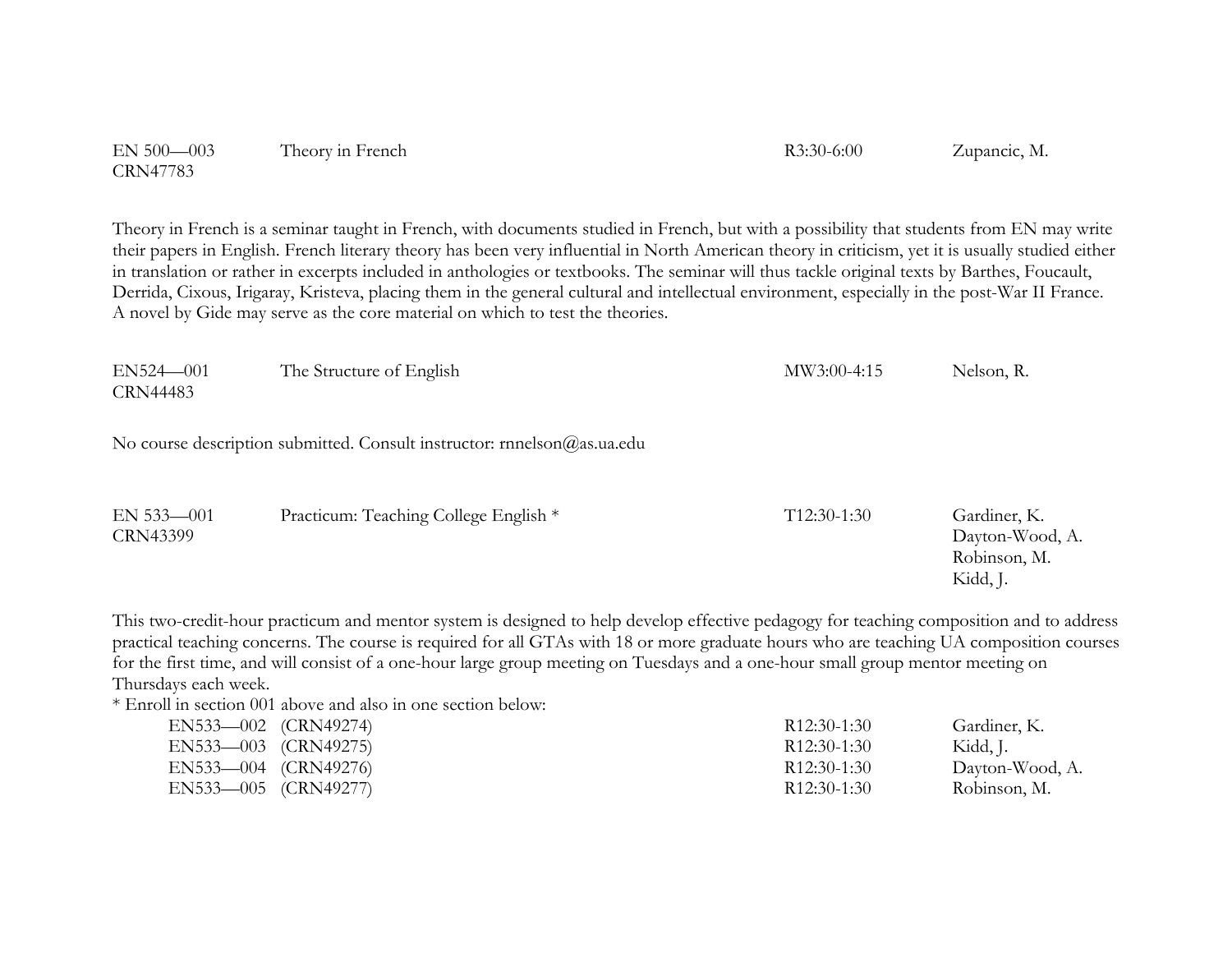EN 535—001 Literary Criticism MW4:30-5:45 Whiting, F. CRN49278

The course is conceived as an introduction to some of the classic texts of literary critical theory produced in the West from Greek antiquity up to the 20th Century. Our objective will be three-fold: first, to understand the particular accounts of reading and interpretation that these texts advance; second, to situate them within the broader framework of the history of literary critical theory; third, to bring this understanding to bear upon our notions of our own literary critical practice. Text: Richter, David H. *The Critical Tradition: Classic Texts And Contemporary Trends,* 3rd Edition. Boston: Bedford/St. Martin's, 2007.

| EN 537-001 | Introduction to Graduate Studies | R <sub>10</sub> :00-12:30 | O'Dair, S. |
|------------|----------------------------------|---------------------------|------------|
| CRN46639   |                                  |                           |            |

Graduate study in English differs from undergraduate study in English in two ways: its commitment to studying theory, criticism, and scholarship about literature, and its commitment to achieving superior skills in reading and writing. Such commitment involves practical problems of scholarly research (how to put together a piece of criticism, from start to finish, from literature review and basic research to composition and revision of an essay) but also philosophical problems (why should you put together a piece of criticism on a literary work, for whom, and according to which premises?). Such commitment involves self-direction and personal engagement—curiosity, drive. Graduate students are not passive learners but actively seek out the library and databases in order to answer questions posed by the text, the professor, and fellow students. In class sessions we discuss readings; rarely will I lecture. We will not "cover" everything but we may touch upon it all. Graduate students talk and ask questions, having already thought about the issues raised in the readings; graduate students do not take notes on a laptop continuously throughout class. Throughout the term, we will consider, too, the evolving nature and politics of work in the academy and in English departments, and how these changes have affected and will affect our work.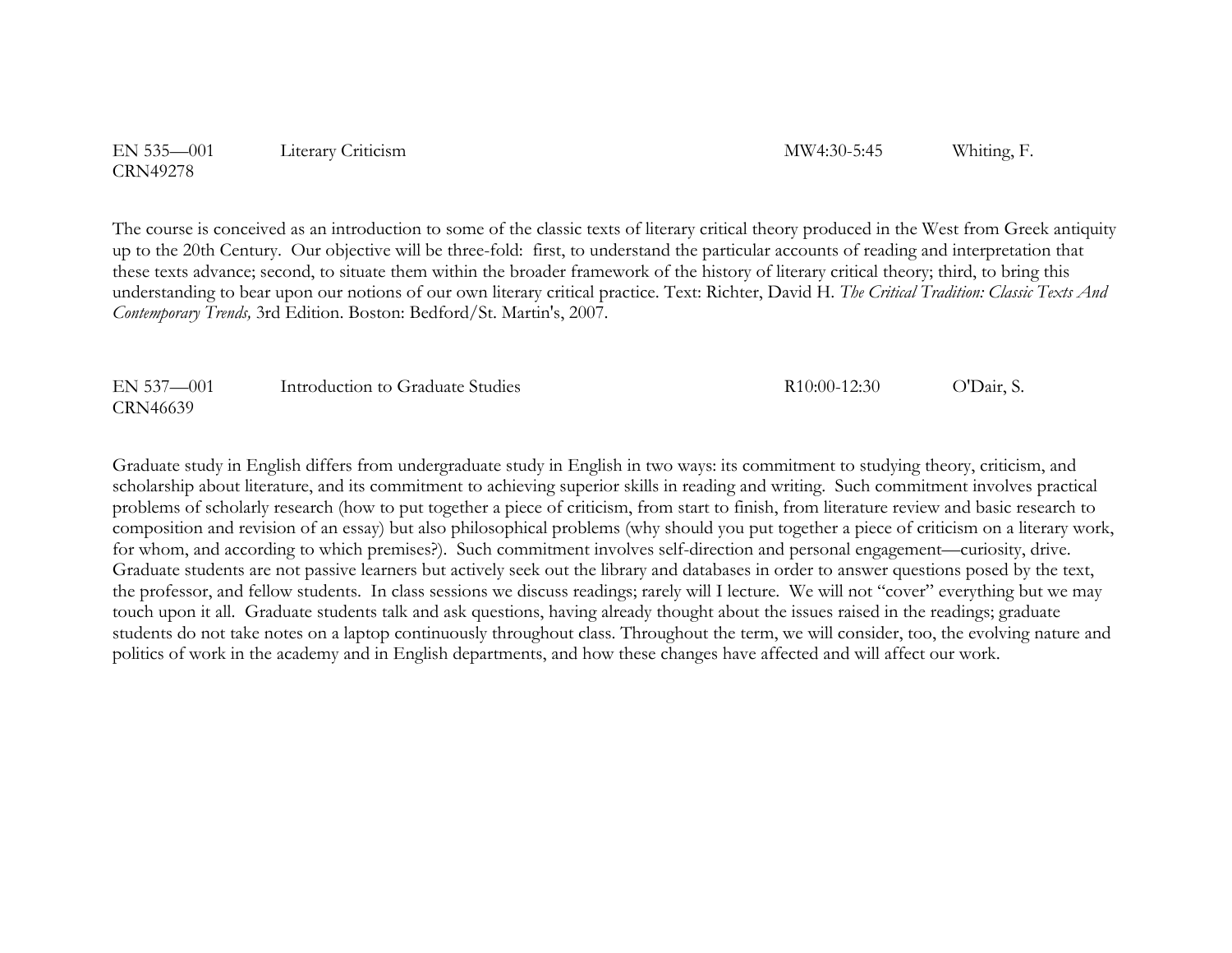| EN 601-001<br><b>CRN42950</b> | Graduate Fiction Workshop                                                                        | $M2:00-4:30$  | Martone, M.   |
|-------------------------------|--------------------------------------------------------------------------------------------------|---------------|---------------|
|                               | Focus will be discussion of original student writing; other reading and writing may be assigned. |               |               |
| EN $601 - 002$<br>CRN42953    | Graduate Fiction Workshop                                                                        | MW11:00-12:15 | Rawlings, W.  |
|                               | Focus will be discussion of original student writing; other reading and writing may be assigned. |               |               |
| EN603-001<br><b>CRN47202</b>  | Poetry Workshop                                                                                  | $F2:00-4:30$  | Streckfus, P. |

This generative workshop approaches poetry as a context for the presentation of literary work, a context with a broad, abundant history a long conversation that has continued up to this very day. Any work presented in that conversation is a kind of proposal: "Consider this a poem." How, then, do we evaluate these proposals? We evaluate them by understanding the present state and back-story of the conversation, the context, in which they are presented.

Our general purpose is to conceive, create, and critique the proposals we call poems and to think more broadly about the conventions used to create them. We seek not so much to fix poems as to expand our conversations and writings as they regard poetry. Students will read published work, both creative and critical, and submit their own work to one another on a weekly basis.

This course is open to MFA students working in their major genre. Other interested graduate students must submit a sample of 5-7 pages of poetry to the director of creative writing well before pre-registration to be considered for admission.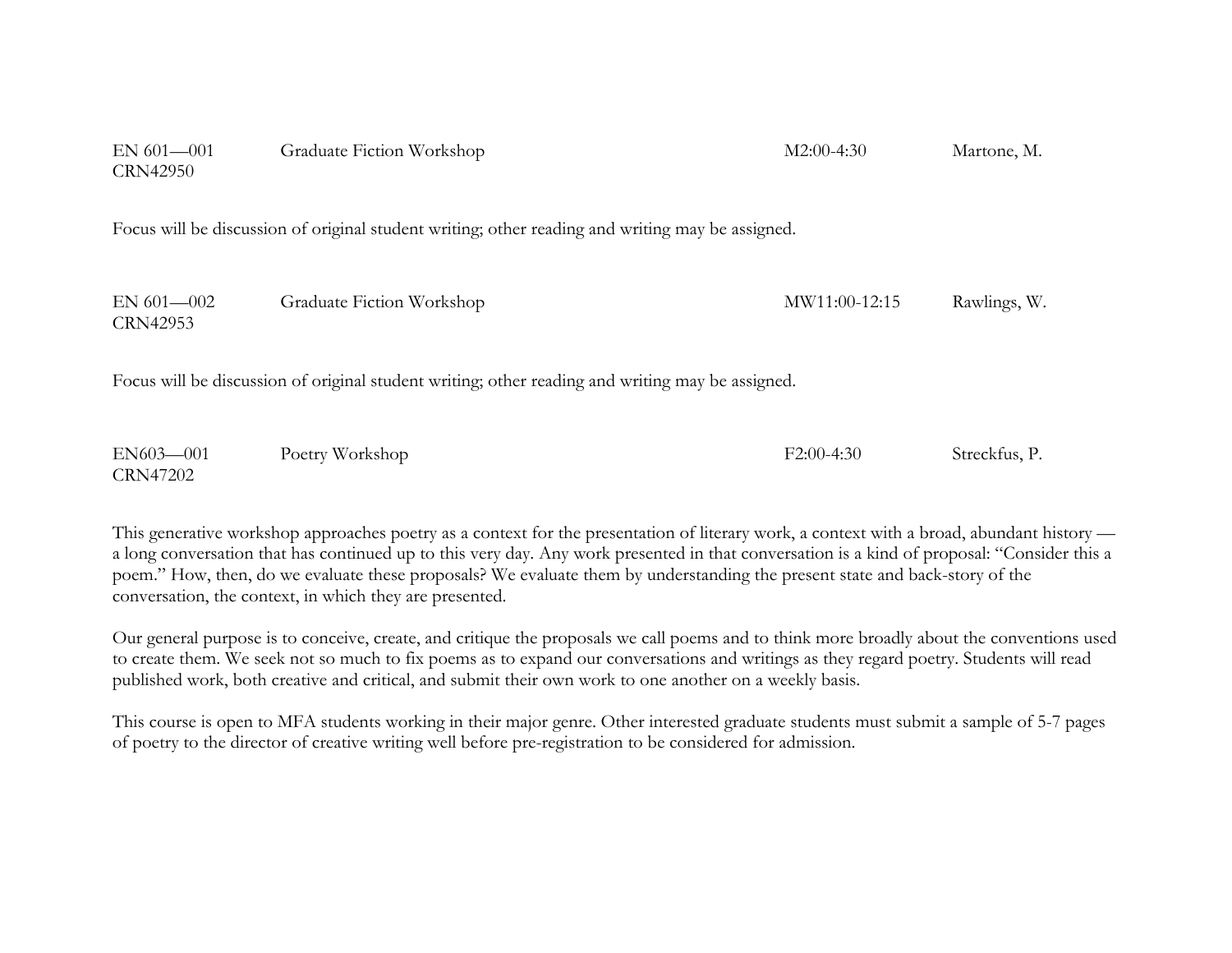EN 605—001 Nonfiction Book Blitz R2:00-4:30 Madden, D. CRN49279

Students will write a full-length nonfiction book during the 15 weeks of the term. Manuscripts in progress will not be workshopped in the traditional sense. Instead, class time will be split between generative exercises and peer-feedback sessions covering form and structural issues, NF ethics, the NF market, and more. Grades will be given based on page production; students should be ready to generate 15 pages or more of nonfiction prose each week.

| EN 608-001      | Under the Influence: 20th Century Poets on Poetry | $W2:00-4:30$ | Behn, R. |
|-----------------|---------------------------------------------------|--------------|----------|
| <b>CRN42951</b> |                                                   |              |          |

We will read both poems and writings about poetics by a wide range of 20th century writers such as Pound, Eliot, Frost, Williams, Moore, Stevens, Stein, Cage, Crane, Auden, Thomas, Olsen, Creeley, Zukofsky, Hughes, O'Hara, Rich, Raine, Snyder, Bernstein, and others. In response to these evolving ideas, these models and mottoes, about what poetry is, we will produce a variety of kinds of creative writing poems, prose, letters, manifestos, etc.

EN 608—002 Reiteration T2:00-4:30 Brouwer, J. CRN42958

We'll engage a number of imaginative texts that derive from earlier texts, and write some such ourselves. Along the way, we'll discuss the ways in which these reiterations—the ones you'll read and the ones you'll write—might be considered "original," the ways in which they're not "original," and what it means to be "original" in the first place. We'll talk about influence, pastiche, revision, parody, remakes, sampling, updates, archetypes, and other related topics, techniques, anxieties, and pleasures that come into play when a text—consciously or unconsciously—reiterates an earlier text. Student writing will react to texts from the reading list in a variety of parasitic modes, including collage, homage, and frottage. Possible authors: Jean Rhys, Jack Spicer, Noah Eli Gordon, Grandmaster Flash, Anthony Mann, Roland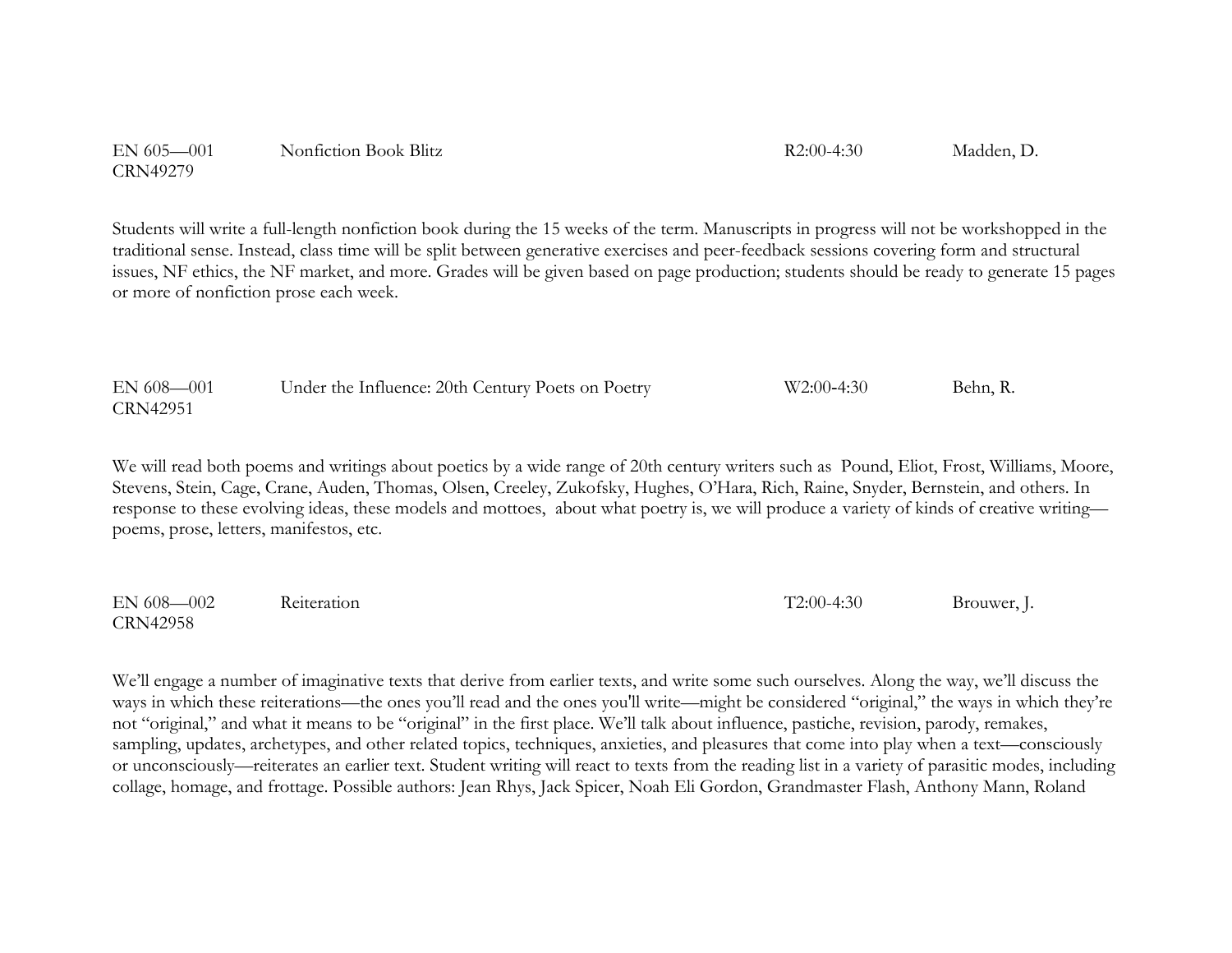Barthes, John Barth, Vladimir Nabokov, Muriel Rukeyser, Oscar Wilde, Guy de Maupassant, Louise Gluck, Anne Carson, Ivan Turgenev, Italo Calvino, DJ Spooky, Jonathan Lethem, Richard Prince, Sherry Levine, Amy Heckerling, Lucie Brock-Broido, Kathleen Ossip, Homer. This course is a genre-free zone; MFA candidates of any specialty are welcome.

| $EN 608 - 003$  | <b>Fabulist Fiction</b> | $M6:00-8:30$ | Wells, K. |
|-----------------|-------------------------|--------------|-----------|
| <b>CRN47048</b> |                         |              |           |

In her introduction to Halldor Laxness's novel *Under the Glacier*, Susan Sontag says, "Narratives that deviate from [the] artificial norm" of realist fiction "and tell other kinds of stories, or appear not to tell much of a story at all…still, to this day, seem innovative or ultraliterary or bizarre," provoking labels that exile them to the "outlying precincts of the novel's main tradition," and it is with some of these deviant, Martian fictions that this course will be concerned. Fabulist fiction is, fundamentally, fiction in which anything can happen, fiction unfettered by empirical reality, in which human beings sprout wings or apes deliver disquisitions on what it is to be human, fiction set in historical theme parks built according to verisimilitude tips acquired from ghosts, fiction of the supernatural, paranormal, romantic, surreal, metaphysical, the oneiric, unlikely, implausible, the uncanny, the marvelous, fiction in which magic, myth, and dream construct a cosmos at a tilt. Authors you're likely to encounter in this course: Aimee Bender, Karen Russell, Bruno Schulz, Steven Millhauser, Joy Williams, among others.

EN 609—002 Form Theory Practice: Creative Writing Pedagogy T4:30-5:30 Brouwer, J. CRN46504

This course is required for all GTAs teaching creative writing (EN 200, 301, or 303) for the first time during the Fall 2012 semester. Email the instructor with any questions: joel.brouwer@ua.edu.

If you are registered for a Tuesday class that ends at 4:30, the registration computer is not going to let you sign up for this class, because it will think that you have a time conflict. Do not be deterred! See the Graduate Office for an override.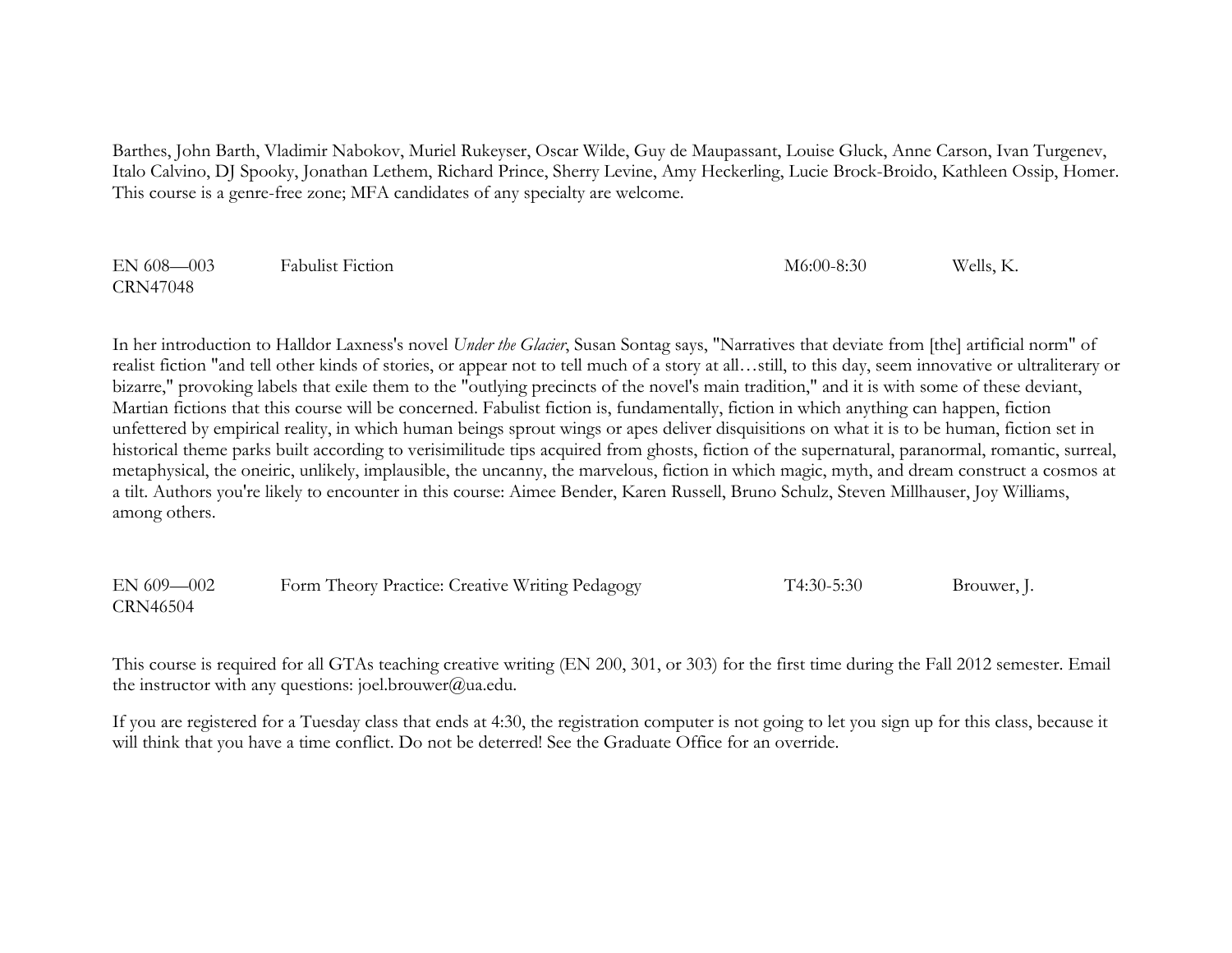| EN609-004       | Writers at Work: Form. Theory. Practice. | $R4:30-5:30$ | Madden, D. |
|-----------------|------------------------------------------|--------------|------------|
| <b>CRN47050</b> | The Essay & Its Origins                  |              |            |

In this class, we'll read essays written before 1900 as a way to get a sense of where this ever-popular form has come from. Possible authors include Plutarch, Seneca, Shonagon, Petrarch, Montaigne, Bacon, Basho, Rowlandson, Swift, de Quincey, and Tocqueville. Some general questions we'll ask: How has the essay form changed over the past two or three millennia? What still works and what no longer works? What isn't an essay? How might essays be taught in writing and literature classrooms? With respect to this last question, many discussions will be student-led with student-designed exercises, assignments, or prompts as a way to help in teacher-training.

| $EN613 - 001$ | Second Language Development                                             | $R2:00-4:30$ | Nelson, R. |
|---------------|-------------------------------------------------------------------------|--------------|------------|
| CRN47052      |                                                                         |              |            |
|               |                                                                         |              |            |
|               | No course description submitted. Consult instructor: rnnelson@as.ua.edu |              |            |

| $EN 620 - 001$ | Graduate Introduction to Linguistics | $T2:00-4:30$ | Davies, C. |
|----------------|--------------------------------------|--------------|------------|
| CRN47053       |                                      |              |            |

An introductory linguistics course at the graduate level with relevance for students in the Applied Linguistics/TESOL, literature, composition and rhetoric, and MFA programs, EN 620 provides an overview of the discipline at the same time that it involves students in dealing with language data from field work. In addition to a midterm and final exam, there are two projects that are presented via studentconstructed website: one is a discourse analysis of spoken English data through the examination of a story recorded in conversation; the second is the exploration of a language chosen by each student individually. In addition to providing experience with the subfields of linguistics (phonology, semantics, syntax, pragmatics), the course includes an introduction to the thought of two key figures in modern linguistics, Ferdinand de Saussure and Noam Chomsky, whose ideas have had wide-ranging influence on intellectual trends in other disciplines.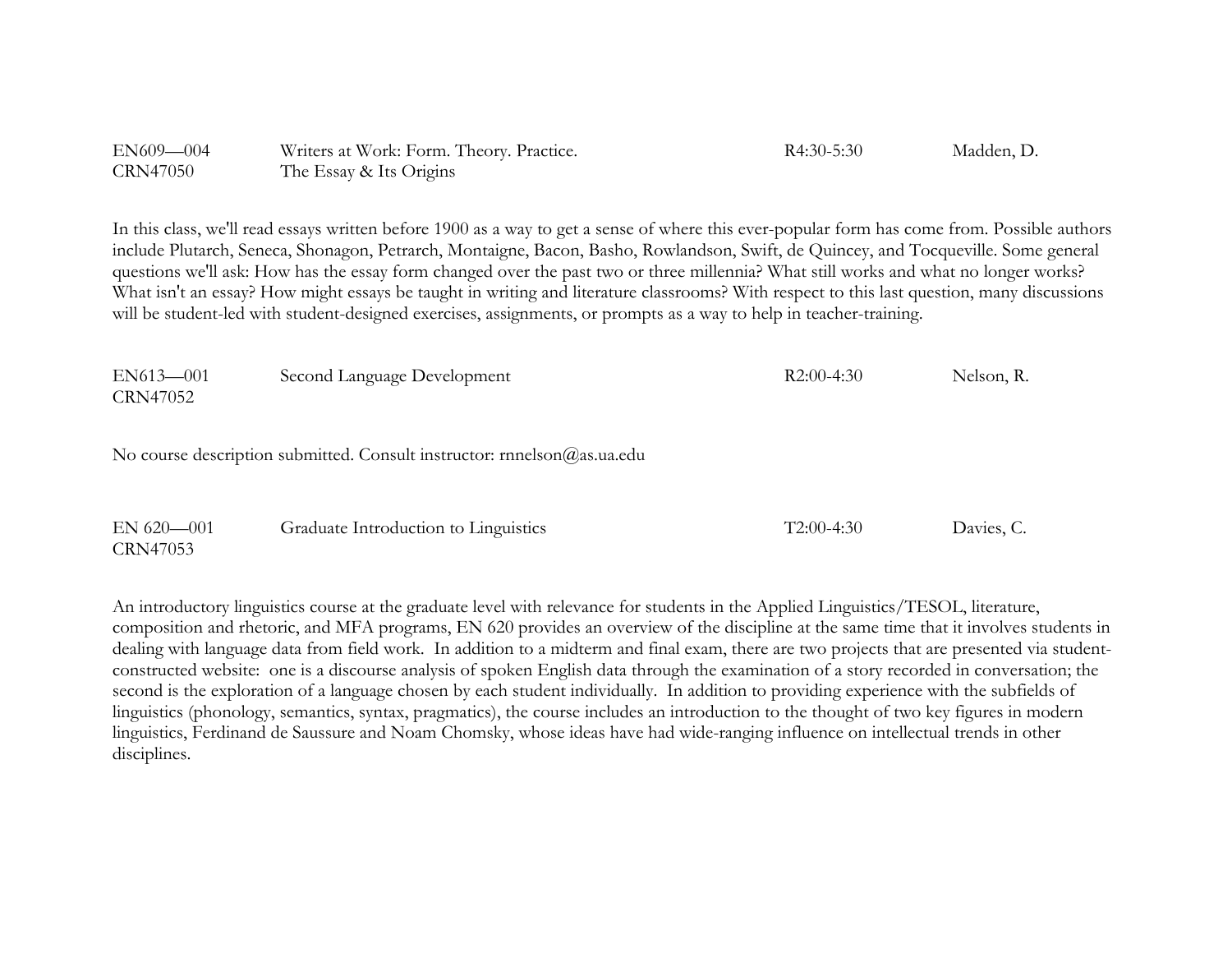| EN 637-001<br>CRN47054                                                                                                                               | Workshop in Academic Writing                                                   | $T10:00 - 12:30$         | Wittman, E.    |  |  |
|------------------------------------------------------------------------------------------------------------------------------------------------------|--------------------------------------------------------------------------------|--------------------------|----------------|--|--|
| No course description submitted. Consult instructor: ewittman@as.ua.edu                                                                              |                                                                                |                          |                |  |  |
| $EN 638 - 001$<br><b>CRN49090</b>                                                                                                                    | History of Rhetoric and Composition I:<br>Ancient Greece to the Renaissance    | $T3:30-6:00$             | Dayton-Wood, A |  |  |
| This seminar covers rhetorical texts from ancient Greece to the Renaissance, particularly texts having influence on today's field of<br>composition. |                                                                                |                          |                |  |  |
| $EN$ 639-001<br><b>CRN49091</b>                                                                                                                      | Special Topics in Rhetoric and Composition:<br>Basic and Developmental Writing | W <sub>10:00-12:30</sub> | Handa, C.      |  |  |

This seminar will focus on theories and practical teaching methods for working in basic and developmental writing courses at the college level. We will read documents by academics who began as basic writers, examine theories about teaching basic writers, study student writing problems at the sentence level, and discuss possible sources of such problems. We may contact basic and developmental writing classes and their instructors in the immediate geographic area so that we may observe these types of classrooms firsthand. Course requirements will include weekly reading responses, class presentations, and a seminar-length paper. **[NOTE: Anyone wanting to teach English on the community college level should consider enrolling in this seminar.]**

Among possible required texts will be *Landmark Essays on Basic Writing* by Kay Halsek and Nels Highberg, *Mainstreaming Basic Writers: Politics and Pedagogies of Access* by Gerri McNenny and Sallyanne H. Fitzgerald, *Whose Goals Whose Aspirations? Learning to Teach Underprepared Writers Across the Curriculum* by Stephen M Fishman and Lucille McCarthy, *Voices of the Self* by Keith Gilyard, *Lives on the Boundary* by Mike Rose, *Bootstraps: From an American Academic of Color* by Victor Villanueva, and *The Other Wes Moore* by Wes Moore.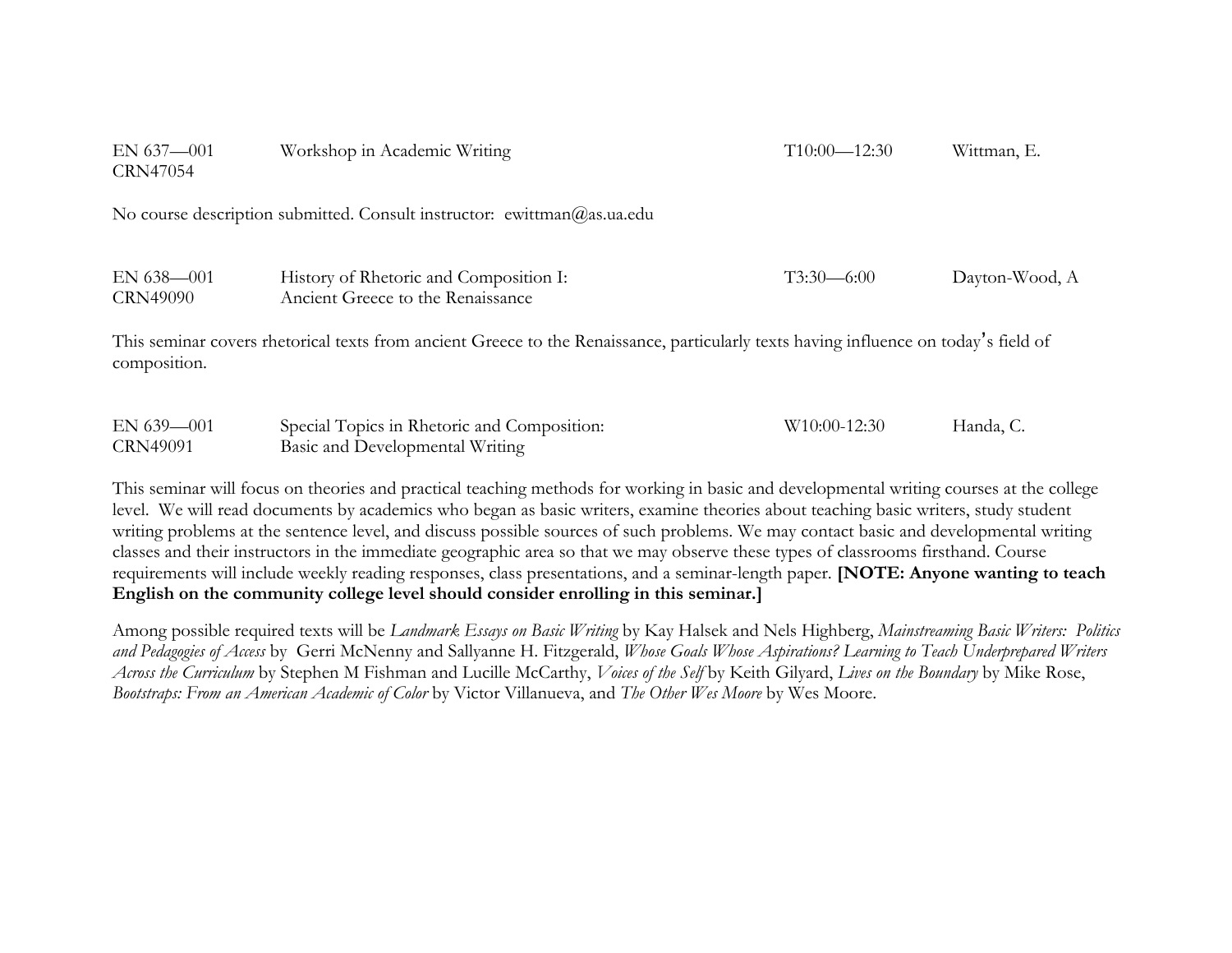| $EN$ 640-001    | Special Topics Seminar in American Literature | $M2:00-4:30$ | Bilwakesh, N. |
|-----------------|-----------------------------------------------|--------------|---------------|
| <b>CRN47701</b> | Journey-working with Thoreau                  |              |               |

"For a long time I was a reporter to a journal, of no very wide circulation, whose editor has never yet seen fit to print the bulk of my contributions, and, as is too common with writers, I got only my labor for my pains."

This seminar on Thoreau undertakes a study of his various public and private "journal" writings, and of the cognate activities of sojourning and day laboring. In something of a Thoreauvian spirit, we will also remain attuned, in our reading and writing, to the autumnal calendar we follow, and to the repetition and variation of days from August to December.

Writing requirement will be a formal journal that incorporates specific assignments based upon Thoreau's journals – a translation of a translation, an essay on walking, an essay on political theory juxtaposed with natural landscape and incorporating technical language from some science, the deep study of travel narratives and local archives of a place and the literary and experiential excavation of a physical site in, a personal multilingual dictionary.

Readings will include two volumes of Thoreau's writings from The Library of America, as well as the Princeton edition of Thoreau's Translations, the NYRB single volume of the *Journal*, Daniel Peck's "Thoreau's Morning Work," critical and related writings by Laura Dassow Walls, Mohandas Gandhi, Martin Luther King, Leo Tolstoy, Adin Ballou, William Paley, Walter Benjamin, John McPhee, Jack Kerouac, Margaret Fuller, issues of *The Dial*, *Atlantic Monthly*, and other periodicals.

EN 648—001 African American Drama After 1950 M10:00-12:30 Harris, T. CRN 49992

This seminar is designed to enable students to explore the works of some of the most important African American dramatists after 1950. As one of the less well-studied and less well-written about genres of African American literature, drama provides countless possibilities for bringing critical interpretations and theories to bear on the literature. Beginning with the realistic mode of the 1950s, which ended with the Broadway success of Lorraine Hansberry's *A Raisin the Sun*, we will move through the experimental 1960s and 1970s with works by Amiri Baraka (Leroi Jones) and Ntozake Shange (Paulette Williams), and from there into the 1980s and beyond, when African American dramatists won more Pulitzer Prizes and recognition on Broadway than during any other period in the history of the drama. August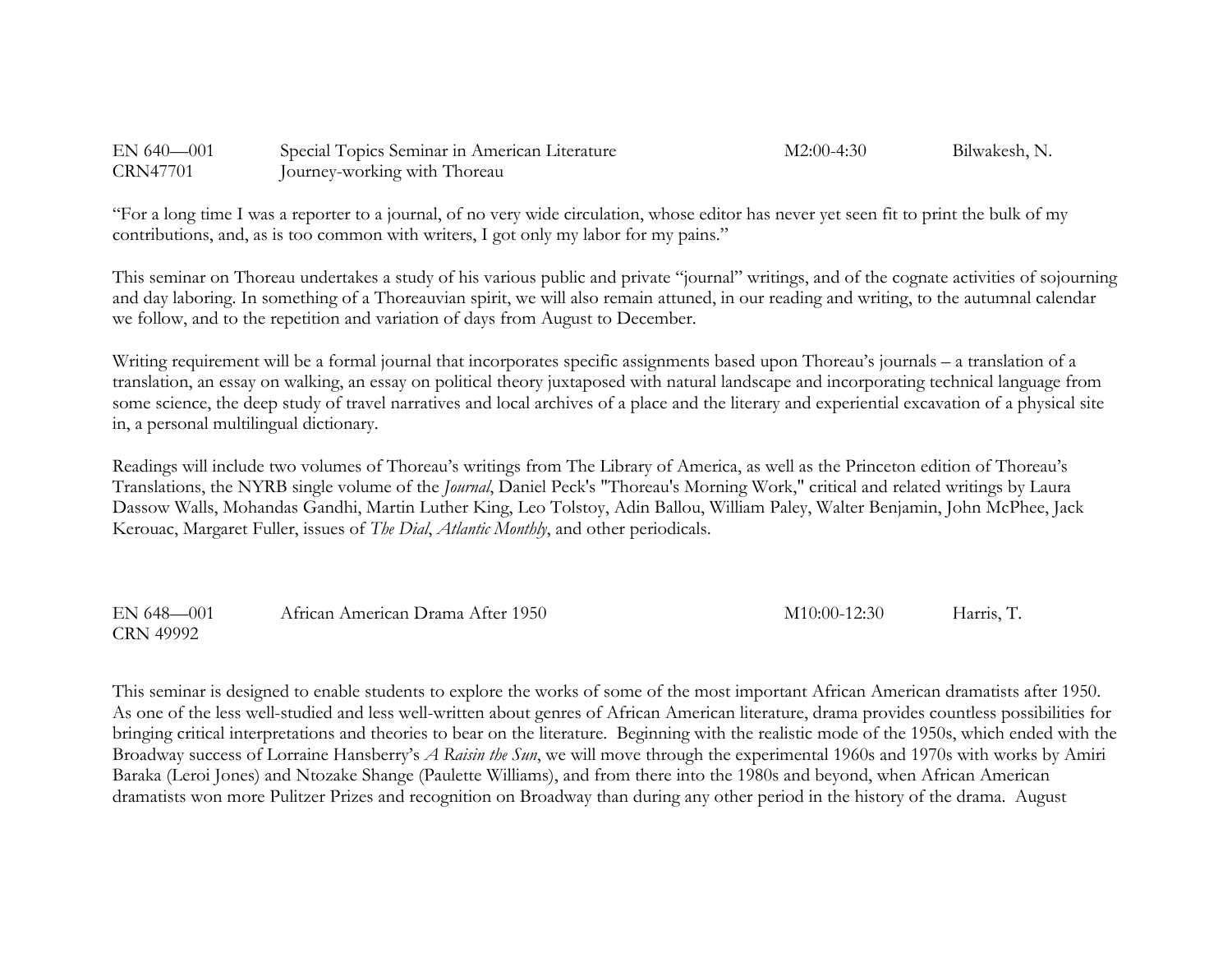Wilson's multiple Pulitzer Prizes for realistic and mixed-media dramas set the stage for acceptance of the works by iconoclastic Suzan-Lori Parks, winner of the 2002 Pulitzer Prize for *Topdog/Underdog*.

Students are encouraged to read some of the works during the summer. Primary texts will include the following: James Baldwin, *Blues for Mister Charlie* (1964); Amiri Baraka*, Dutchman and The Slave* (1964); Alice Childress, *Wedding Band* (1966); Pearl Cleage, *Flyin' West* (1995); Lorraine Hansberry, *A Raisin in the Sun* (1959); Adrienne Kennedy, *Funnyhouse of a Negro* (1969); Suzan-Lori Parks, *Topdog/Underdog* (2001) and *Venus* (1997); Ntozake Shange, *For Colored Girls Who Have Considered Suicide When the Rainbow is Enuf* (1975); August Wilson, *Fences*  (1986) and Joe Turner's *Come and Gone* (1988); George C. Wolfe, *The Colored Museum* (1987); and Katori Hall, *The Mountaintop* (2011). *Reading Contemporary African American Drama*, which I edited, will be required, as will other critical and background readings. Students will be expected to assume partial responsibility for leading one of the seminar discussions, to participate actively and constructively in all class discussions, to complete two short papers (5 to 7 pages each), and to complete a longer research paper (around 25 pages) for possible publication.

EN 665—001 Gender and Sexuality in Renaissance Drama R2:00-4:30 Drouin, J. CRN49288

This course will introduce students to issues of gender and sexuality in Renaissance dramatic literature. In the first part of the course, students will explore the range of most common issues in Renaissance studies of gender and sexuality, including gender hierarchy, chastity, marriage, cuckoldry, incest, and rape. In the second part of the course, students will study representations of male homoeroticism, including a lesser-known Shakespearean play written collaboratively with John Fletcher (and adapted from Chaucer's *The Knight's Tale*). In the third part, we will turn to female homoeroticism and cross-dressing, drag and passing on the early modern stage and in a Restoration closet drama by a woman author. Throughout the term, students will also read short literary selections from other Renaissance writers as well as critical articles on early modern gender and sexuality. Students will analyze representations of gender and sexuality in these texts through the dual historical perspectives of early modern medical, legal, and religious discourses as well as contemporary gender and queer theory.

Primary texts will likely include Thomas Middleton's *A Chaste Maid in Cheapside*; Ben Jonson's *Bartholomew Fair*; the anonymous *Arden of Faversham*; Middleton and Rowley's *The Changeling*; John Webster's *The Duchess of Malfi*; John Ford's *'Tis Pity She's a Whore*; Christopher Marlowe's *Edward II*; Shakespeare and Fletcher's *The Two Noble Kinsmen*; John Lyly's *Gallathea*; Middleton and Dekker's *The Roaring Girl*; Margaret Cavendish's *The Convent of Pleasure*; and Jonson's *Epicoene*.